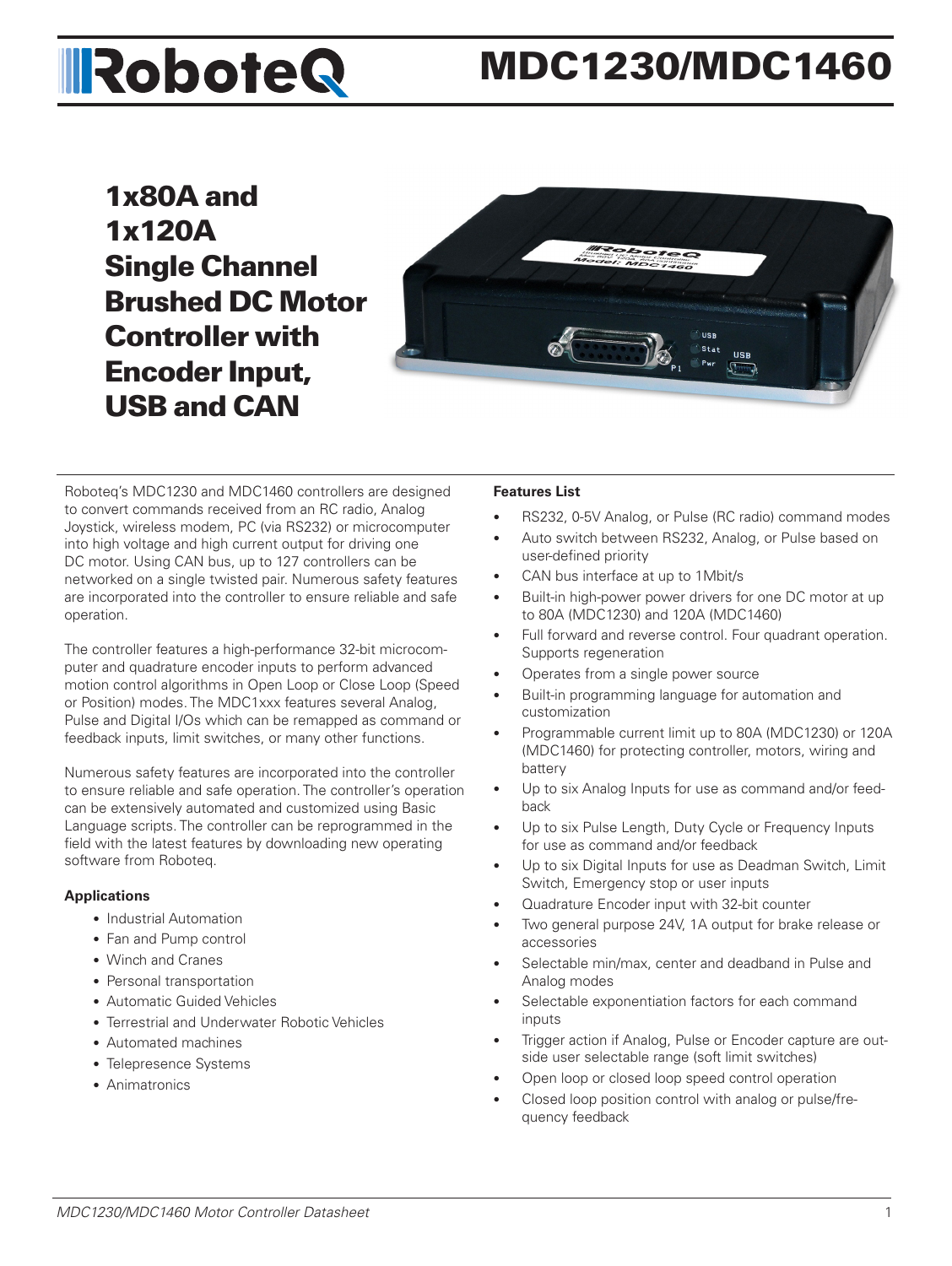

- Precise speed and position control when Encoder feedback is used
- PID control loop

TABLE 1.

- Configurable Data Logging of operating parameters on RS232 Output for telemetry or analysis
- Built-in Battery Voltage and Temperature sensors
- Power Control input for turning On or Off the controller from external microcomputer or switch
- No consumption by output stage when motor is stopped
- Regulated 5V output for powering Encoders, RC radio, RF Modem or microcomputer
- Programmable acceleration and deceleration
- Programmable maximum forward and reverse power
- Ultra-efficient 6 mOhm (MDC1230) or 3 mOhm (MDC1460) ON resistance MOSFETs
- Stall detection and selectable triggered action if Amps is outside user-selected range

# Orderable Product References

- Overvoltage and Undervoltage protection
- Programmable Watchdog for automatic motor shutdown in case of command loss
- Overtemperature protection
- Diagnostic LED indicators
- Efficient heat sinking using conduction bottom plate. Operates without a fan in most applications
- Power wiring via FASTON terminals
- Open frame or enclosed design with heat conducting bottom plate
- 5.50" (140mm) L, 4.45" W (113mm), 0.78" (20mm) H
- -40° to +85 °C operating environment
- 380 g
- Easy configuration, tuning and monitor using provided PC utility
- Field upgradeable software for installing latest features via the Internet

| IADLE I.         |                           |                     |              |                 |                 |
|------------------|---------------------------|---------------------|--------------|-----------------|-----------------|
| <b>Reference</b> | <b>Number of Channels</b> | <b>Amps/Channel</b> | <b>Volts</b> | <b>Ethernet</b> | <b>Resolver</b> |
| <b>MDC1230</b>   |                           | 80                  | ЗC           | No              | No              |
| <b>MDC1460</b>   |                           | 120                 | 60           | No              | No              |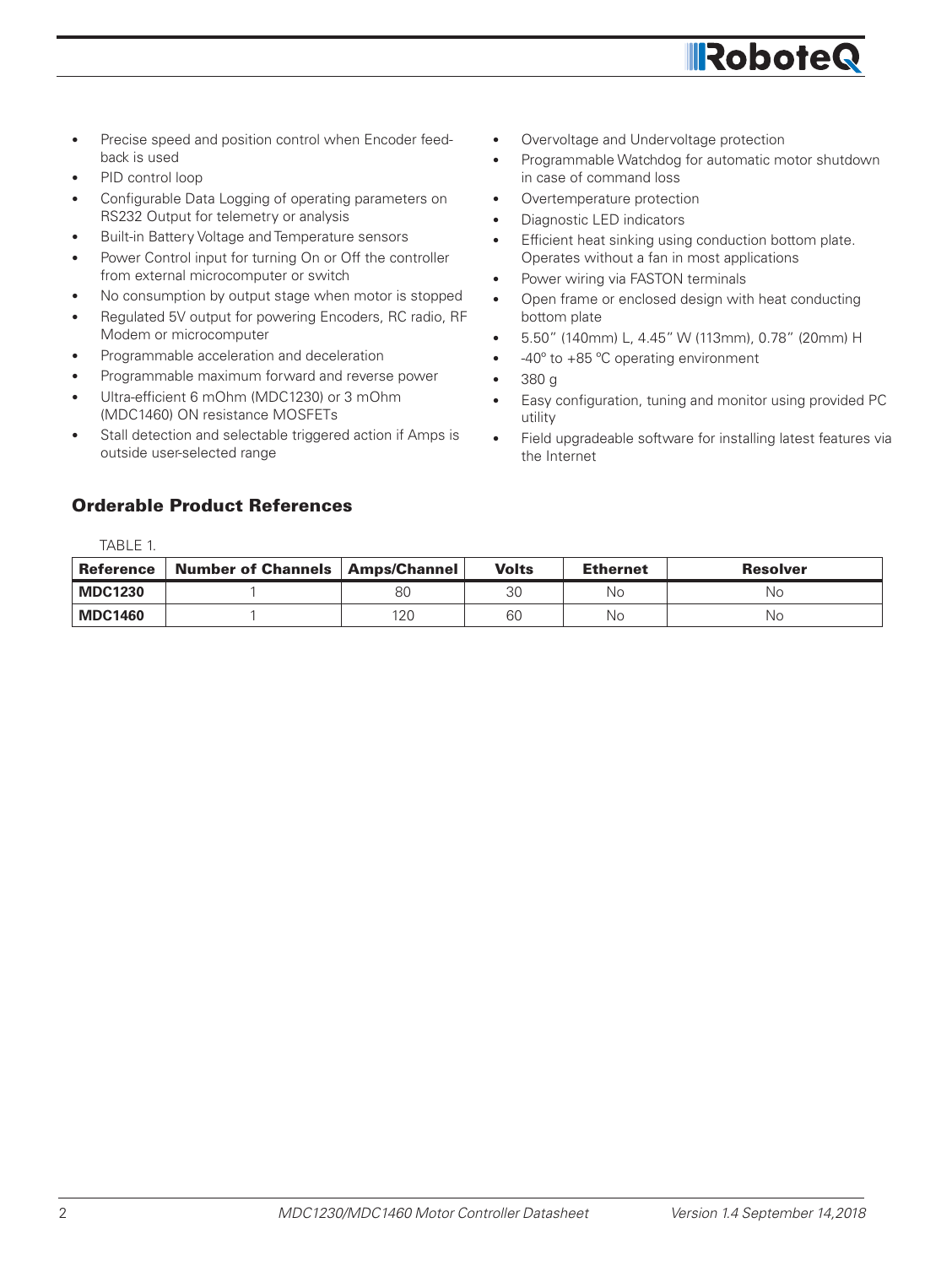

# Important Safety Disclaimer

**Dangerous, uncontrolled motor runaway condition can occur for a number of reasons, including, but not limited to: command or feedback wiring failure, configuration error, faulty firmware, errors in user script or user program, or controller hardware failure.** 

**The user must assume that such failures can occur and must make their system safe in all conditions. Roboteq will not be liable in case of damage or injury as a result of product misuse or failure.**

# Power Wires Identifications and Connection

Power connections are made through FASTON™ tabs. For more power handling the Supply and Motor tabs are doubled and should be connected in parallel.

Connector



FIGURE 1. MDC1xxx Front View



Power Supply and Motor Connections

FIGURE 2. MDC1xxx Rear View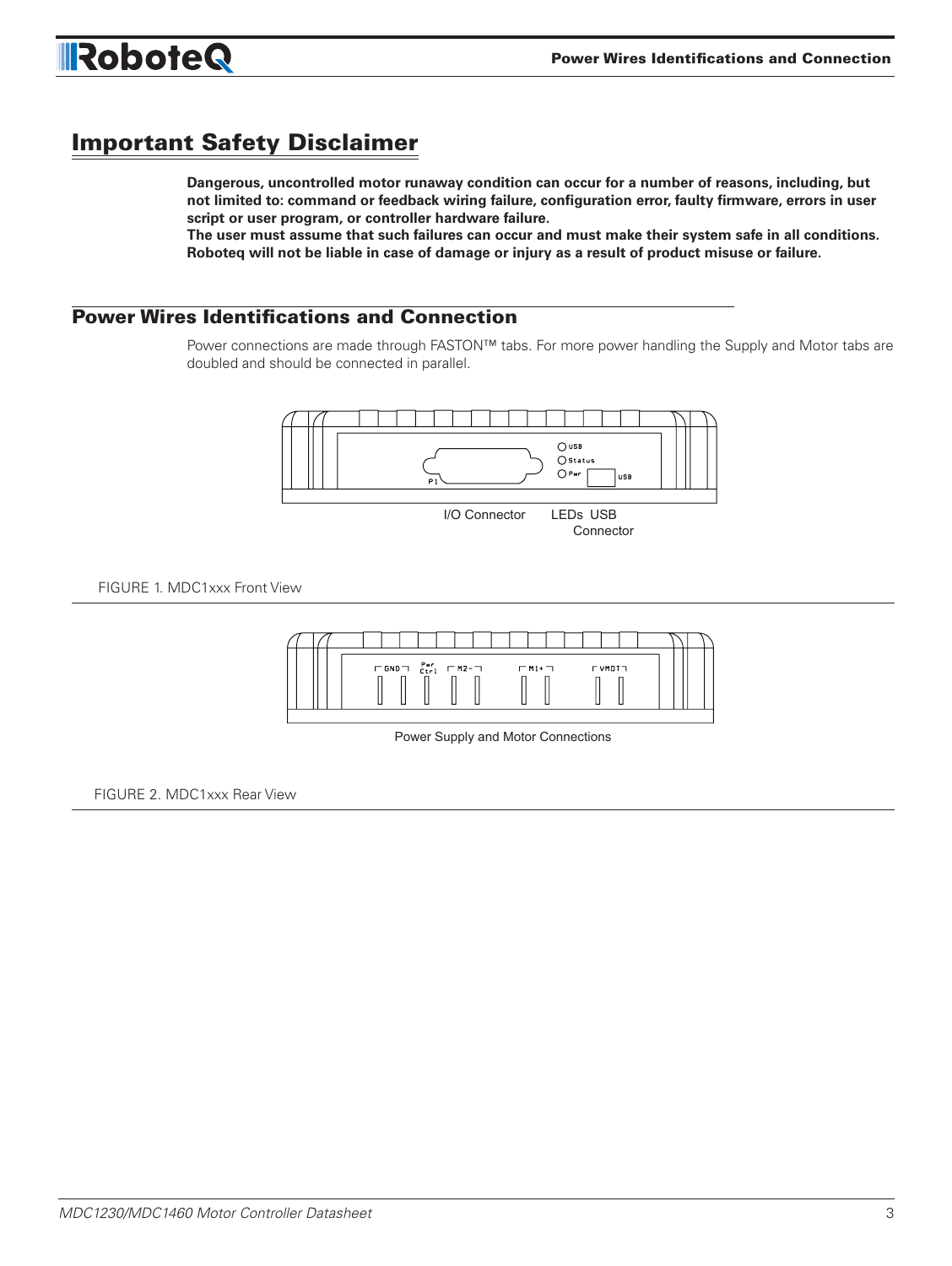



Figure 3, below shows how to wire the controller and how to turn power On and Off.

FIGURE 3. Powering the Controller. Thick lines identify MANDATORY connections

# Important Warning

**Carefully follow the wiring instructions provided in the Power Connection section of the User Manual. The information on this datasheet is only a summary.**

#### Mandatory Connections

It is imperative that the controller is connected as shown in Figure 3, above, in order to ensure a safe and trouble-free operation. All connections shown as thick black lines line are mandatory. The controller must be powered On/Off using switch SW1on the Power Control Header.

#### Emergency Switch or Contactor

The battery must be connected in permanence to the controller's VMot power via an input emergency switch or contactor SW2 as additional safety measure. The user must be able to deactivate the switch or contactor at any time, independently of the controller state.

#### Electrostatic Discharge Protection

In accordance with IEC 61000-6-4, Roboteq Motor Controllers are designed to withstand ESD up to 4kV touch and 8kV air gap. This protection is implemented without any additional external connections required.

Some specifications, such as EN12895, require a higher level of protection. To maximize ESD protection, up to 8kV touch and 15kV air gap, you may connect the metallic heatsink of the controller to your battery negative terminal. See App Note 062918 for example connections.

#### Precautions and Optional Connections

Note 1: Optional backup battery to ensure motor operation with weak or discharged battery. Note 2: Use precharge 1K Resistor to prevent switch arcing.

Note 3: Insert a high-current diode to ensure a return path to the battery during regeneration in case the fuse is blown.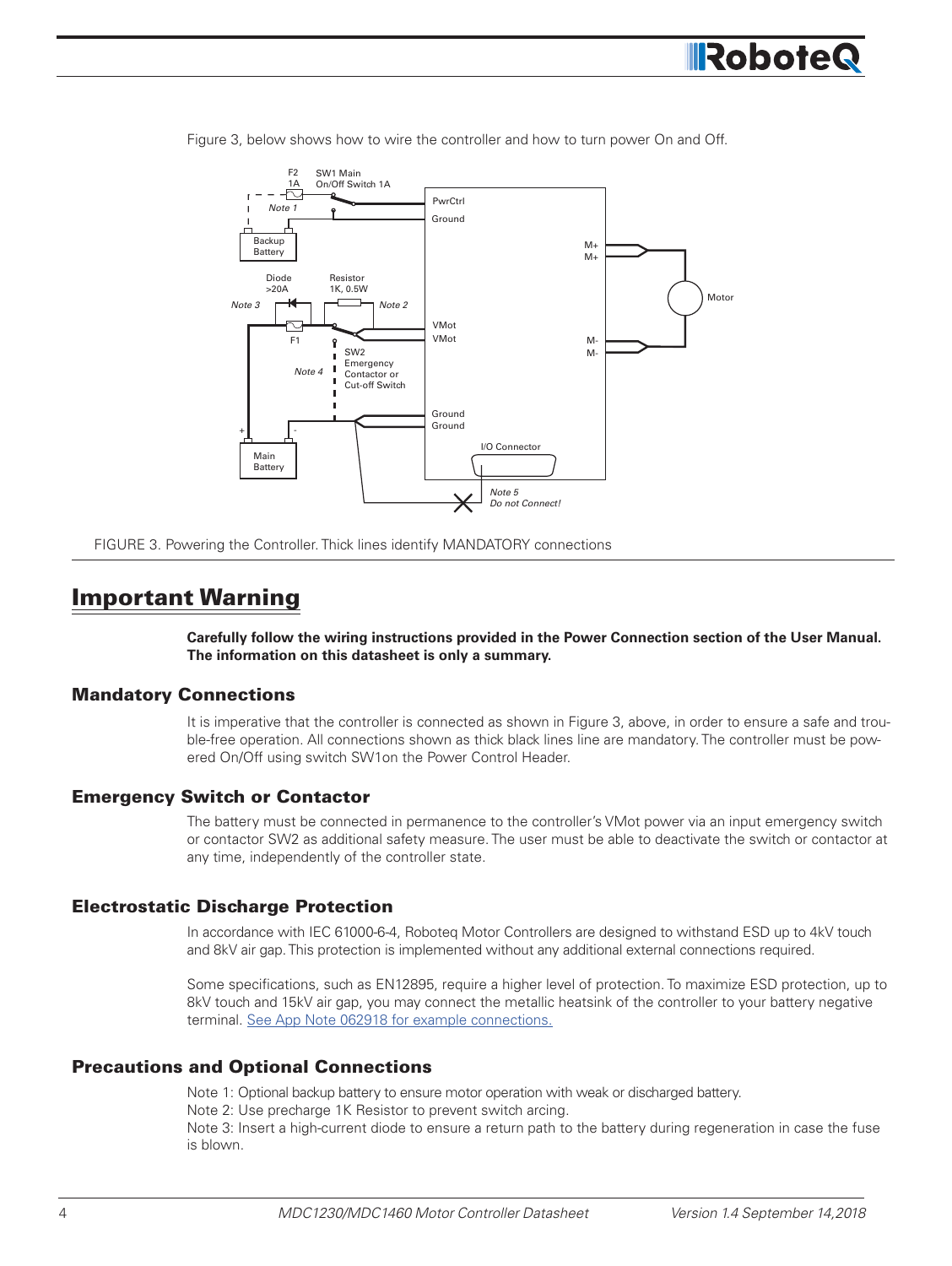

Note 4: Optionally ground the VMot wires when the controller is Off if there is any concern that the motors could be made to spin and generate voltage in excess of 30V (MDC1230) or 60V (MDC1460). Note 5: Be sure not to create a path from the ground pins on the I/O connector and the battery's minus terminal.

#### Use of Safety Contactor for Critical Applications

An external safety contactor must be used in any application where damage to property or injury to person can occur because of uncontrolled motor operation resulting from failure in the controller's power output stage.



#### FIGURE 4. Contactor Wiring Diagram

The contactor coil must be connected to a digital output configured to activate when "No MOSFET Failure". The controller will automatically deactivate the coil if the output is expected to be off and battery current of 2.5A or more is measured for more than 0.5s. This circuit will not protect against other sources of failure such as those described in the "Important Safety Disclaimer" on Page 3.

#### Controller Mounting

During motor operation, the controller will generate heat that must be dissipated. The published amps rating can only be fully achieved if adequate cooling is provided. Good conduction cooling can be achieved by mounting the controller to a metallic surface, such as the chassis, cabinet, etc.

#### Sensor and Commands Connection

Connection to RC Radio, Microcomputer, Joystick and other low current sensors and actuators is done via the 15 connector located in front of the board. The functions of many pins vary depending on user configuration. Pin assignment is found in the table below.



FIGURE 5. Connector Pin Locations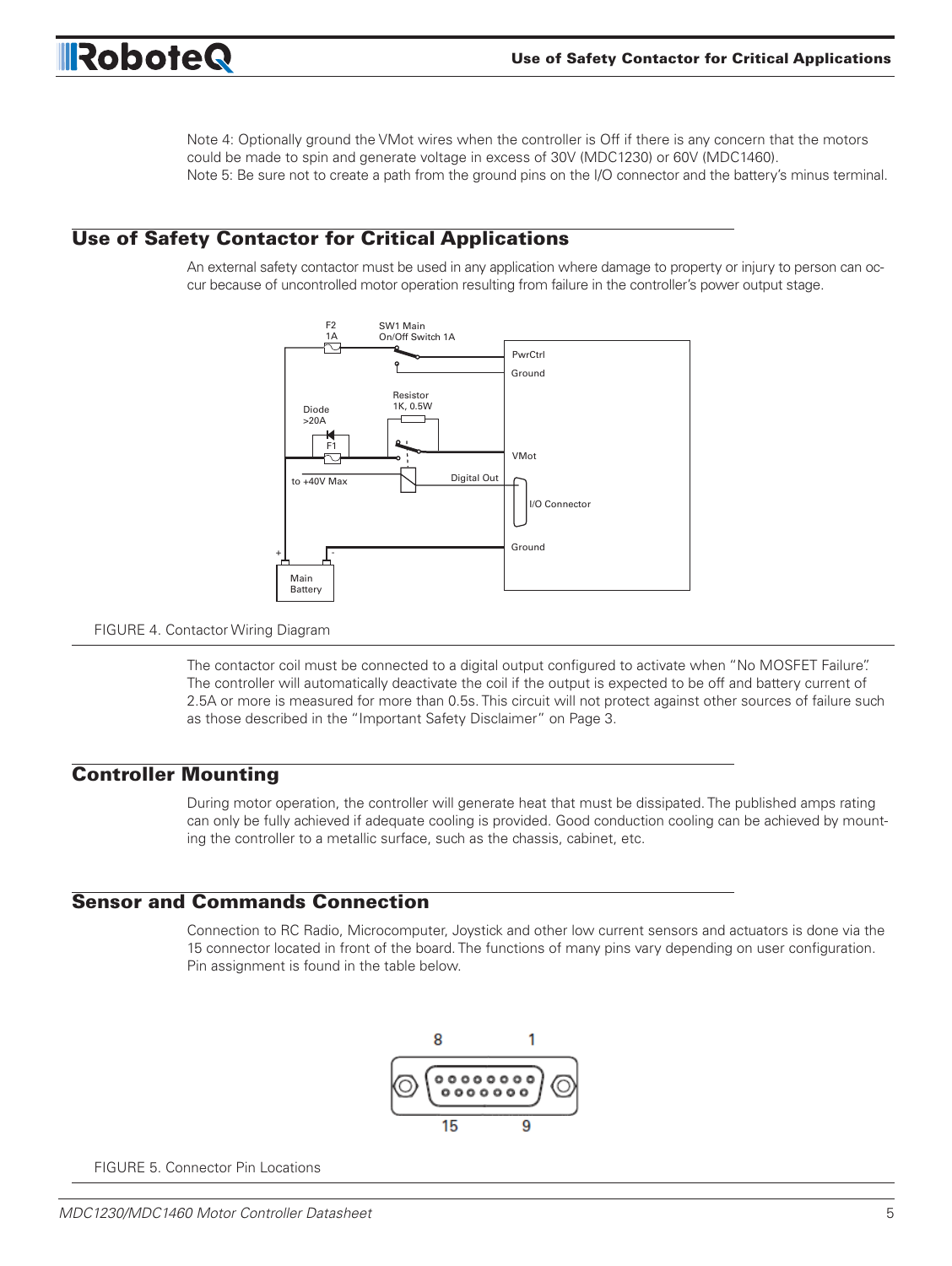

| <b>Connector Pin</b>                                                                                            | <b>Power</b> | <b>Dout</b>       | Com   | <b>RC</b>       | Ana              | <b>Dinput</b>    | <b>Enc</b> | <b>Default Config</b> |
|-----------------------------------------------------------------------------------------------------------------|--------------|-------------------|-------|-----------------|------------------|------------------|------------|-----------------------|
|                                                                                                                 |              | DOUT1             |       |                 |                  |                  |            | <b>Brake</b>          |
| $\overline{9}$                                                                                                  |              | DOUT <sub>2</sub> |       |                 |                  |                  |            | Contactor             |
| $\overline{2}$                                                                                                  |              |                   | TxOut |                 |                  |                  |            | RS232Tx               |
| 10                                                                                                              |              |                   |       | RC <sub>5</sub> | ANA5 (1)         | DIN <sub>5</sub> | ENCA(2)    | Encoder (2)           |
| 3                                                                                                               |              |                   | RxIn  |                 |                  |                  |            | RS232Rx               |
| 11                                                                                                              |              |                   |       | RC4             | ANA4             | DIN4             |            | AnaCmd (3)            |
| $\overline{4}$                                                                                                  |              |                   |       | RC1             | ANA1 (1)         | DIN <sub>1</sub> |            | RCRadio1              |
| 12                                                                                                              |              |                   |       | RC3             | ANA3             | DIN <sub>3</sub> |            | Unused                |
| 5                                                                                                               | <b>GND</b>   |                   |       |                 |                  |                  |            |                       |
| 13                                                                                                              | <b>GND</b>   |                   |       |                 |                  |                  |            |                       |
| 6                                                                                                               |              |                   | CANL  |                 |                  |                  |            | CAN Low               |
| 14                                                                                                              | 5VOut        |                   |       |                 |                  |                  |            |                       |
| $\overline{7}$                                                                                                  |              |                   | CANH  |                 |                  |                  |            | CAN High              |
| 15                                                                                                              |              |                   |       | RC6 (1)         | ANA6             | DIN6             | ENCB(2)    | Encoder (2)           |
| 8                                                                                                               |              |                   |       | RC <sub>2</sub> | ANA <sub>2</sub> | DIN <sub>2</sub> |            | Unused                |
| Note 1: Pin assignment for this signal may differ from other Roboteq controller models.                         |              |                   |       |                 |                  |                  |            |                       |
| Note 2: Encoder input requires RC inputs 3, 4, 5 and 6 to be disabled. Encoders are enabled in factory default. |              |                   |       |                 |                  |                  |            |                       |
| Note 3: Analog command is disabled in factory default configuration.                                            |              |                   |       |                 |                  |                  |            |                       |

#### Default I/O Configuration

The controller can be configured so that practically any Digital, Analog and RC pin can be used for any purpose. The controller's factory default configuration provides an assignment that is suitable for most applications. The figure below shows how to wire the controller to one analog potentiometer, an RC radio, and the RS232 port. It also shows how to connect the output to a motor brake solenoid. You may omit any connection that is not required in your application. The controller automatically arbitrates the command priorities depending on the presence of a valid command signal in the following order: 1-RS232, 2-RC Pulse, 3-None. If needed, use the Roborun+ PC Utility to change the pin assignments and the command priority order.



FIGURE 6. Factory Default Pins Assignment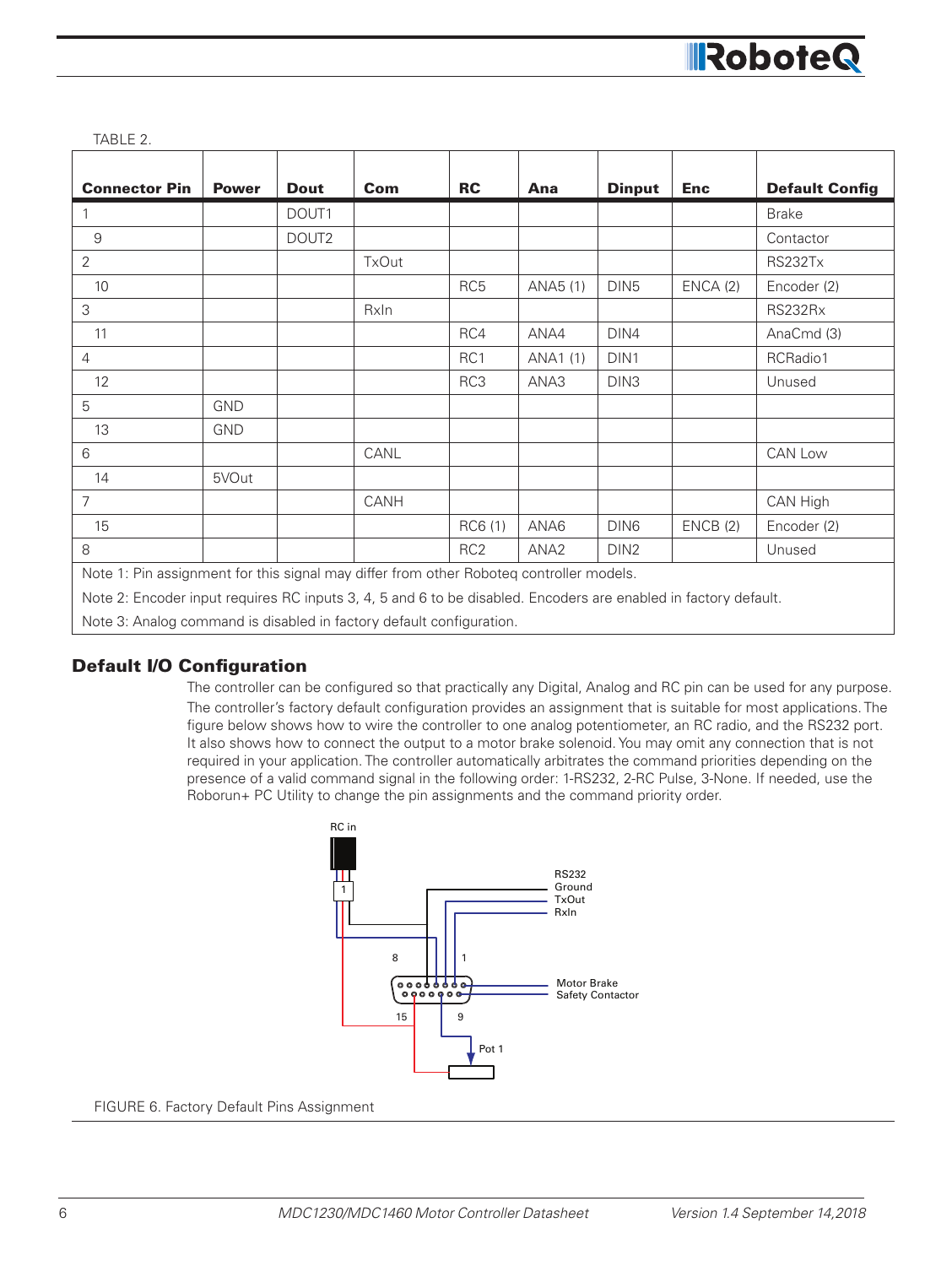

#### CAN Bus Operation

The controller can interface to a standard CAN Bus network, using four possible protocols: A simple and powerful meshed network (RoboCAN), Standard CANOpen, and two simplified proprietary schemes (MiniCAN and RawCAN). Please refer to the User Manual for details. It is impossible to operate USB and CAN at the same time. The controller starts up with CAN available, but CAN will be disabled as soon as the controller is plugged into USB. To re-enable CAN, disconnect USB and restart the controller.

#### USB Communication

Use USB only for configuration, monitoring and troubleshooting the controller. USB is not a reliable communication method when used in electrically noisy environments. Further, communication will not always recover after it is lost without unplugging and replugging the connector, or restarting the controller. RS232 communication is always preferred when interfacing to a computer. Connecting to a computer via the USB will not disable the CAN interface.

#### Enabling Analog Commands

For safety reasons, the Analog command mode is disabled by default. To enable the Analog mode, use the PC utility and set Analog in Command Priority 2 or 3 (leave Serial as priority 1). Note that by default the additional securities are enabled and will prevent the motor from starting unless the potentiometer is centered, or if the voltage is below 0.25V or above 4.75V. Figure 6, above, shows suggested assignment of Pot 1 to ANA1. Use the PC utility to enable and assign analog inputs.

#### Status LED Flashing Patterns

After the controller is powered on, the Power LED will turn on, indicating that the controller is On. The Status LED will be flashing at a two second interval. The flashing pattern provides operating or exception status information.

Additional status information may be obtained by monitoring the controller with the PC utility.

#### Measured and Calculated Amps

Including Amps sensors on the wires allows for fast and efficient collection of information. Battery amps are measured in real-time and which allows precise calculation of motor amps.

On the A-version, both motor and battery amps are measured.

#### Secure Connection to Faston™ Tabs

Power Motor and Battery connections are made via standard 250mils (6.35mm) AMP FASTON™ Tabs. FASTON connectors provide a high current and very secure connection, proven over decades of use in the automotive industry. For maximum current handling, use connectors for AWG10 wires recognizable by their yellow plastic insulator.

FASTON connectors have an extremely tight fit and will not come off on their own. It is recommended, nevertheless, that the wiring is made so that the cables are never pulling the connector outward.

Frequent disconnects and reconnects will eventually loosen the connector's grip on the tab. If frequent disconnection is required, consider using Positive Lock connectors from TE Connectivity or their equivalent. These connectors have a spring loaded tab latch pin that will lock into the hole of the male tab.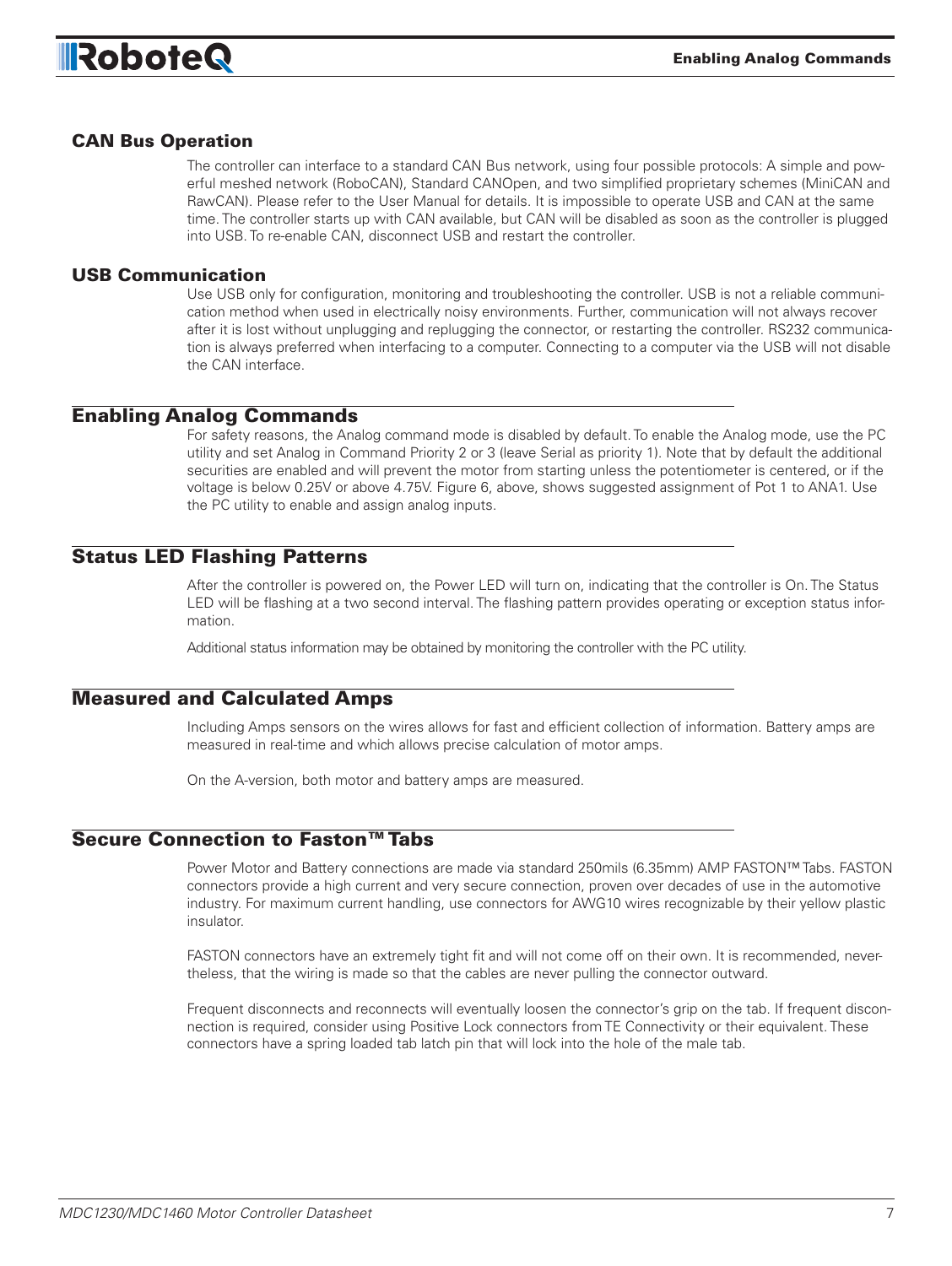# Electrical Specifications

# Absolute Maximum Values

The values in the table below should never be exceeded. Permanent damage to the controller may result.

#### TABLE 3.

| <b>Parameter</b>                                                                                                         | <b>Measure point</b>                             | <b>Model</b>   | Min   | <b>Typical</b> | <b>Max</b> | <b>Units</b> |  |  |  |
|--------------------------------------------------------------------------------------------------------------------------|--------------------------------------------------|----------------|-------|----------------|------------|--------------|--|--|--|
| <b>Battery Leads Voltage</b>                                                                                             | Ground to VMot                                   | <b>MDC1230</b> | 10    |                | 35         | <b>Volts</b> |  |  |  |
|                                                                                                                          |                                                  | <b>MDC1460</b> | 10    |                | 62         | <b>Volts</b> |  |  |  |
| Reverse Voltage on Battery Leads                                                                                         | Ground to VMot                                   | All            | $-1$  |                |            | <b>Volts</b> |  |  |  |
| Motor Leads Voltage                                                                                                      | Ground to $M_{+}$ , M-                           | <b>MDC1230</b> |       |                | 30         | <b>Volts</b> |  |  |  |
|                                                                                                                          |                                                  | <b>MDC1460</b> |       |                | 62         | Volts        |  |  |  |
| Digital Output Voltage                                                                                                   | Ground to Output pins                            | All            |       |                | 40         | <b>Volts</b> |  |  |  |
| Analog and Digital Inputs Voltage                                                                                        | Ground to any signal pin on<br>15-pin connectors | All            |       |                | 30         | Volts        |  |  |  |
| RS232 I/O pins Voltage                                                                                                   | External voltage applied to Rx<br>Pins           | All            |       |                | 30         | <b>Volts</b> |  |  |  |
| <b>Board Temperature</b>                                                                                                 | <b>Board</b>                                     | All            | $-40$ |                | 85         | $^{\circ}C$  |  |  |  |
| Humidity                                                                                                                 | <b>Board</b>                                     | All            |       |                | 100(3)     | $\%$         |  |  |  |
| Note 1: Maximum regeneration voltage in normal operation. Never inject a DC voltage from a battery or other fixed source |                                                  |                |       |                |            |              |  |  |  |
| Note 2: No voltage must be applied on Tx pin                                                                             |                                                  |                |       |                |            |              |  |  |  |
|                                                                                                                          |                                                  |                |       |                |            |              |  |  |  |

Note 3: Non condensing

# Power Stage Electrical Specifications (at 25ºC ambient)

TABLE 4.

| <b>Parameter</b>                | <b>Measure point</b>   | <b>Model</b>   | Min      | <b>Typical</b> | <b>Max</b> | <b>Units</b> |
|---------------------------------|------------------------|----------------|----------|----------------|------------|--------------|
| <b>Battery Leads Voltage</b>    | Ground to VMot         | <b>MDC1230</b> | 10(1)    |                | 30         | Volts        |
|                                 |                        | <b>MDC1460</b> | 10(1)    |                | 62         | <b>Volts</b> |
| Motor Leads Voltage             | Ground to $M_{+}$ , M- | <b>MDC1230</b> | 0(1)     |                | 30(2)      | <b>Volts</b> |
|                                 |                        | <b>MDC1460</b> | 0(1)     |                | 62(2)      | <b>Volts</b> |
| Over Voltage protection range   | Ground to VMot         | <b>MDC1230</b> | 5        | 30(4)          | 35(2)      | <b>Volts</b> |
|                                 |                        | <b>MDC1460</b> | 5        | 50(4)          | 62(2)      | <b>Volts</b> |
| Under Voltage protection range  | Ground to VMot         | <b>MDC1230</b> | $\Omega$ | 5(4)           | 30         | <b>Volts</b> |
|                                 |                        | <b>MDC1460</b> | $\Omega$ | 5(4)           | 62         | <b>Volts</b> |
| <b>Idle Current Consumption</b> | VMot or Pwr Ctrl wires | All            | 50       | 75(5)          | 100        | mA           |
| ON Resistance (Excluding wire   | VMot to M+, plus M- to | <b>MDC1230</b> |          | 6              |            | mOhm         |
| resistance)                     | Ground at 100% power   | <b>MDC1460</b> |          | 3              |            | mOhm         |
| Max Current for 30s             | Motor current          | <b>MDC1230</b> |          |                | 80(6)      | Amps         |
|                                 |                        | <b>MDC1460</b> |          |                | 120(6)     | Amps         |
| Continuous Max Current          | Motor current          | <b>MDC1230</b> |          |                | 50(7)      | Amps         |
|                                 |                        | <b>MDC1460</b> |          |                | 70 (7)     | Amps         |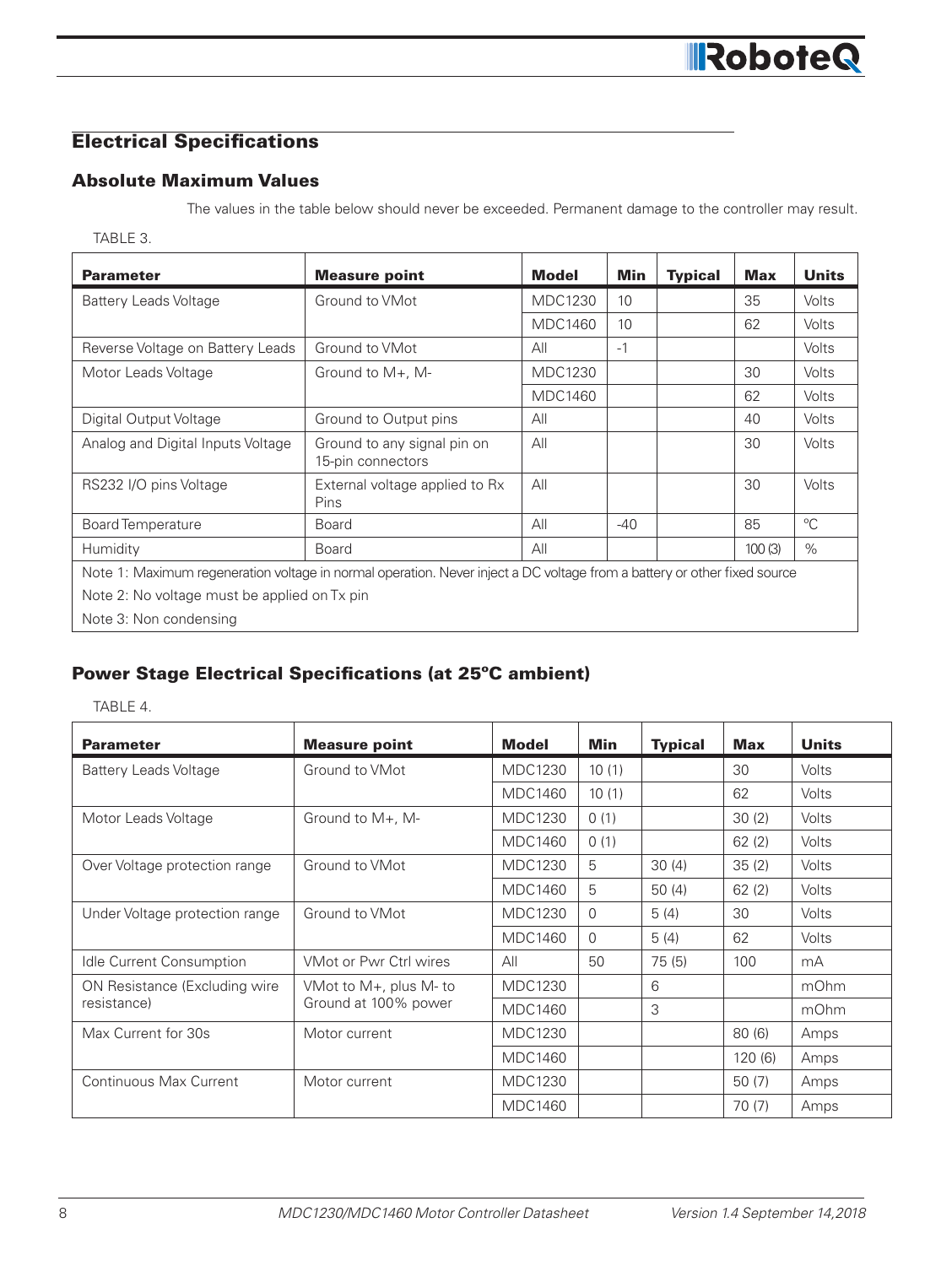

TABLE 4.

| <b>Parameter</b>                           | <b>Measure point</b> | <b>Model</b>   | Min | <b>Typical</b> | Max   | <b>Units</b> |
|--------------------------------------------|----------------------|----------------|-----|----------------|-------|--------------|
| Current Limit range                        | Motor current        | <b>MDC1230</b> |     | 60(8)          | 80    | Amps         |
|                                            |                      | MDC1460        |     | 80(8)          | 120   | Amps         |
| <b>Stall Detection Amps range</b>          | Motor current        | <b>MDC1230</b> |     | 60(8)          | 80    | Amps         |
|                                            |                      | <b>MDC1460</b> |     | 80(8)          | 120   | Amps         |
| Stall Detection timeout range              | Motor current        | All            |     | 500(9)         | 65000 | milliseconds |
| Motor Acceleration/Decelera-<br>tion range | Motor current        | All            | 100 | 500(10)        | 65000 | milliseconds |

Note 1: Negative voltage will cause a large surge current. Protection fuse needed if battery polarity inversion is possible

Note 2: Maximum regeneration voltage in normal operation. Never inject a DC voltage from a battery or other fixed source

Note 3: Minimum voltage must be present on VMot or Power Control wire

Note 4: Factory default value. Adjustable in 0.2V increments

Note 5: Current consumption is lower when higher voltage is applied to the controller's VMot or PwrCtrl wires

Note 6: Max value is determined by current limit setting. Duration is estimated and is dependent on ambient temperature cooling condition

Note 7: Estimate. Limited by heatsink temperature. Current may be higher with better cooling

Note 8: Factory default value. Adjustable in 0.1A increments

Note 9: Factory default value. Time in ms that Stall current must be exceeded for detection

Note 10: Factory default value. Time in ms for power to go from 0 to 100%

# Important Warning:

**Beware that regenerative braking can create high voltage at the controller's power inputs. Use the controller only with batteries. See user manual for special precautions when using a power supply.**

#### Command, I/O and Sensor Signals Specifications

TABLE 5.

| <b>Parameter</b>               | <b>Measure point</b>       | Min  | <b>Typical</b> | <b>Max</b> | <b>Units</b> |
|--------------------------------|----------------------------|------|----------------|------------|--------------|
| Main 5V Output Voltage         | Ground to 5V pin on DSub15 | 4.7  | 4.9            | 5.1        | Volts        |
| 5V Output Current              | 5V pin on DSub15           |      |                | 100        | mA           |
| Digital Output Voltage         | Ground to Output pins      |      |                | 40         | Volts        |
| <b>Digital Output Current</b>  | Output pins, sink current  |      |                |            | Amps         |
| Output On resistance           | Output pin to ground       |      | 0.75           | 1.5        | Ohm          |
| Output Short circuit threshold | Output pin                 | 1.05 | 1.4            | 1.75       | Amps         |
| Input Impedances               | AIN/DIN Input to Ground    |      | 53             |            | kOhm         |
| Digital Input 0 Level          | Ground to Input pins       | $-1$ |                |            | Volts        |
| Digital Input 1 Level          | Ground to Input pins       | 3    |                | 30         | Volts        |
| Analog Input Range             | Ground to Input pins       | 0    |                | 5.1        | Volts        |
| Analog Input Precision         | Ground to Input pins       |      | 0.5            |            | $\%$         |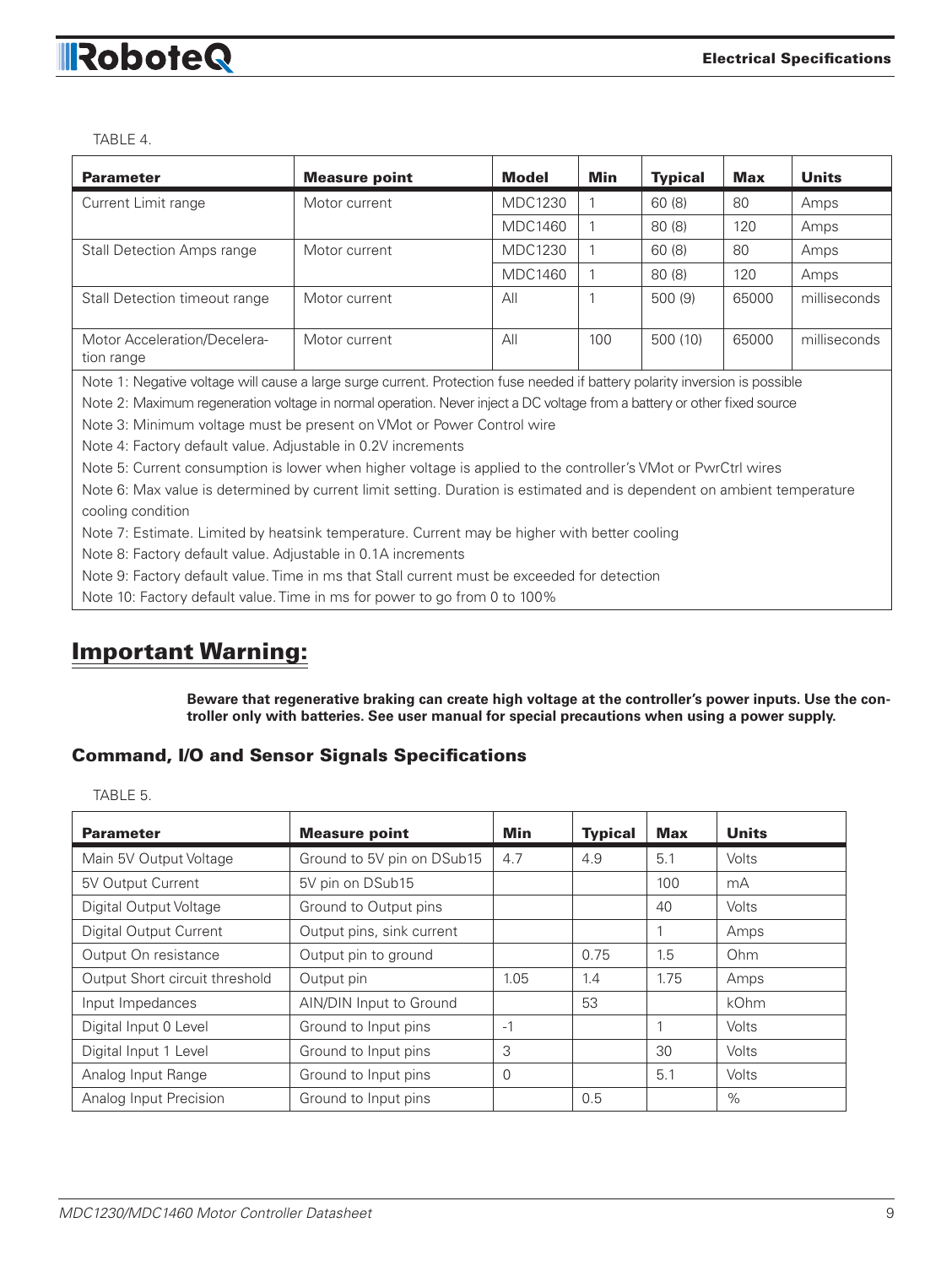

TABLE 5.

| <b>Parameter</b>                                                                                               | <b>Measure point</b> | Min      | <b>Typical</b> | <b>Max</b> | <b>Units</b> |  |  |
|----------------------------------------------------------------------------------------------------------------|----------------------|----------|----------------|------------|--------------|--|--|
| Analog Input Resolution                                                                                        | Ground to Input pins |          |                |            | mV           |  |  |
| Pulse durations                                                                                                | Pulse inputs         | 20000    |                | 10         | <b>US</b>    |  |  |
| Pulse repeat rate                                                                                              | Pulse inputs         | 50       |                | 250        | Hz           |  |  |
| Pulse Capture Resolution                                                                                       | Pulse inputs         |          |                |            | <b>US</b>    |  |  |
| <b>Frequency Capture</b>                                                                                       | Pulse inputs         | 100      |                | 1000       | Hz           |  |  |
| Encoder count                                                                                                  | Internal             | $-2.147$ |                | 2.147      | 10^9 Counts  |  |  |
| Encoder frequency                                                                                              | Encoder input pins   |          |                | 1M(1)      | Counts/s     |  |  |
| Note1: Encoder input requires RC inputs 3, 4, 5 and 6 to be disabled. Encoders are enabled in factory default. |                      |          |                |            |              |  |  |

# Operating & Timing Specifications

TABLE 6.

| <b>Parameter</b>                                              | <b>Measure Point</b>     | Min      | <b>Typical</b> | Max   | <b>Units</b> |  |  |  |
|---------------------------------------------------------------|--------------------------|----------|----------------|-------|--------------|--|--|--|
| Command Latency                                               | Command to output change | $\Omega$ | 0.5            |       | ms           |  |  |  |
| <b>PWM Frequency</b>                                          | Motor outputs            | 10       | 18(1)          | 20    | kHz          |  |  |  |
| Closed Loop update rate                                       | Internal                 |          | 1000           |       | Hz           |  |  |  |
| RS232 baud rate                                               | Rx & Tx pins             |          | 115200 (2)     |       | Bits/s       |  |  |  |
| RS232 Watchdog timeout                                        | Rx pin                   | 1(3)     | 1000           | 65000 | ms           |  |  |  |
| Note 1: May be adjusted with configuration program            |                          |          |                |       |              |  |  |  |
| Note 2: 115200, 8-bit, no parity, 1 stop bit, no flow control |                          |          |                |       |              |  |  |  |
| Note 3: May be disabled with value 0                          |                          |          |                |       |              |  |  |  |

# **Scripting**

TABLE 7.

| <b>Parameter</b>              | <b>Measure Point</b> | Min | <b>Typical</b> | <b>Max</b> | <b>Units</b> |  |  |  |
|-------------------------------|----------------------|-----|----------------|------------|--------------|--|--|--|
| <b>Scripting Flash Memory</b> | Internal             |     | 8196           |            | <b>Bytes</b> |  |  |  |
| Max Basic Language programs   | Internal             |     | 1000           |            | Lines        |  |  |  |
| Integer Variables             | Internal             |     |                | 1024       | Words (1)    |  |  |  |
| <b>Boolean Variables</b>      | Internal             |     |                | 8192       | Symbols      |  |  |  |
| <b>Execution Speed</b>        | Internal             |     | 50000          |            | Lines/s      |  |  |  |
| Note 1: 32-bit words          |                      |     |                |            |              |  |  |  |